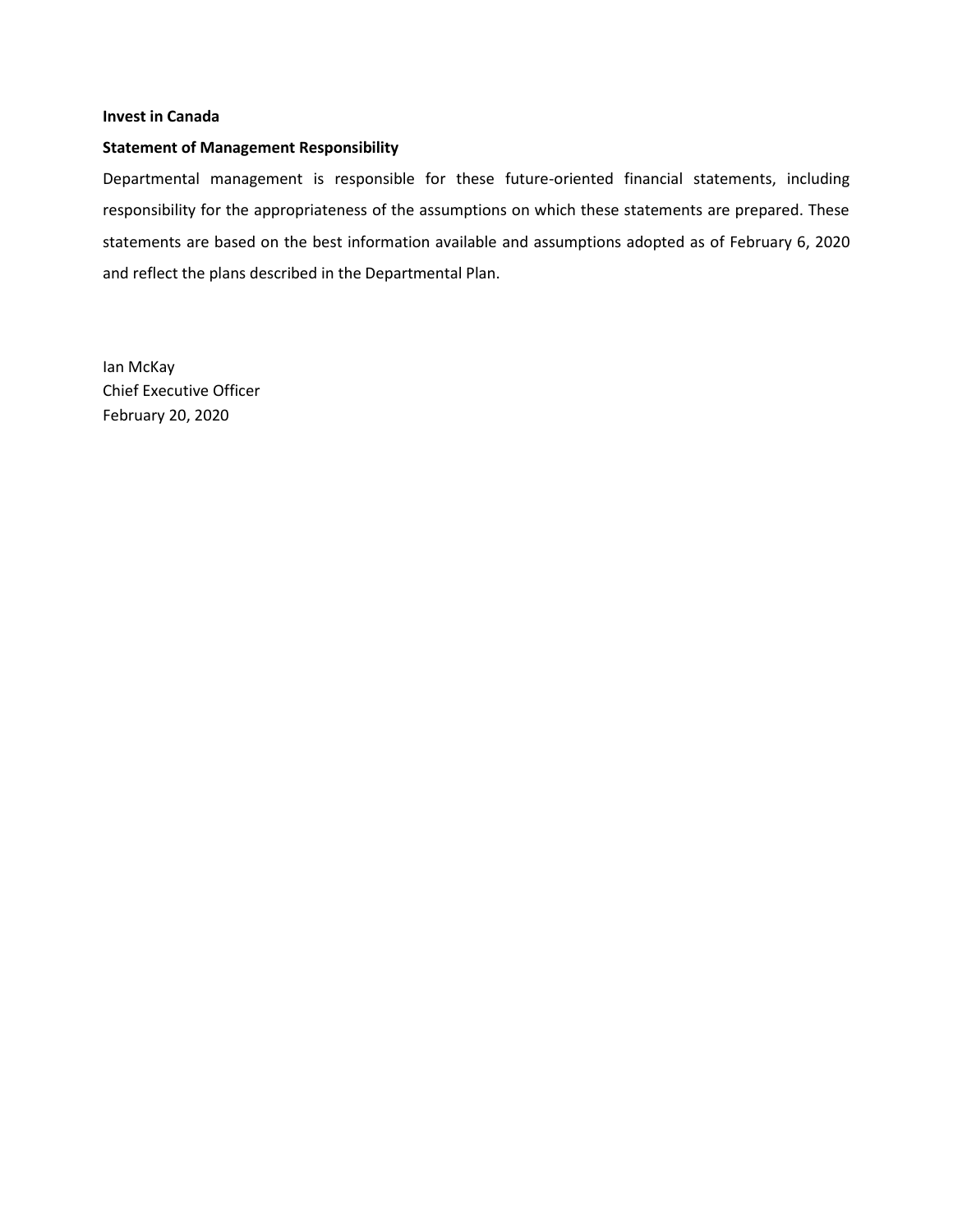# **Future-oriented Statement of Operations (Unaudited)**

| For the year ending March 31<br>(In thousands of dollars)      | <b>Forecast</b><br><b>Results for</b><br>2019-20 | <b>Planned</b><br><b>Result for</b><br>2020-21 |
|----------------------------------------------------------------|--------------------------------------------------|------------------------------------------------|
| <b>Expenses</b>                                                |                                                  |                                                |
| <b>Information Services</b>                                    | 3.761                                            | 7,096                                          |
| <b>Marketing and Outreach</b>                                  | 9,985                                            | 16,523                                         |
| <b>Investor Services</b>                                       | 2,296                                            | 3,932                                          |
| <b>Internal Services</b>                                       | 4.941                                            | 5,248                                          |
| <b>Total Expenses</b>                                          | 20,983                                           | 32,799                                         |
| <b>Revenues</b>                                                |                                                  |                                                |
| <b>Internal Support Services</b>                               | 0                                                | 0                                              |
| <b>Total revenues</b>                                          | 0                                                | 0                                              |
| Net cost of operations before government funding and transfers | 20,983                                           | 32.799                                         |

The accompanying notes form an integral part of this Future-Oriented Statement of Operations.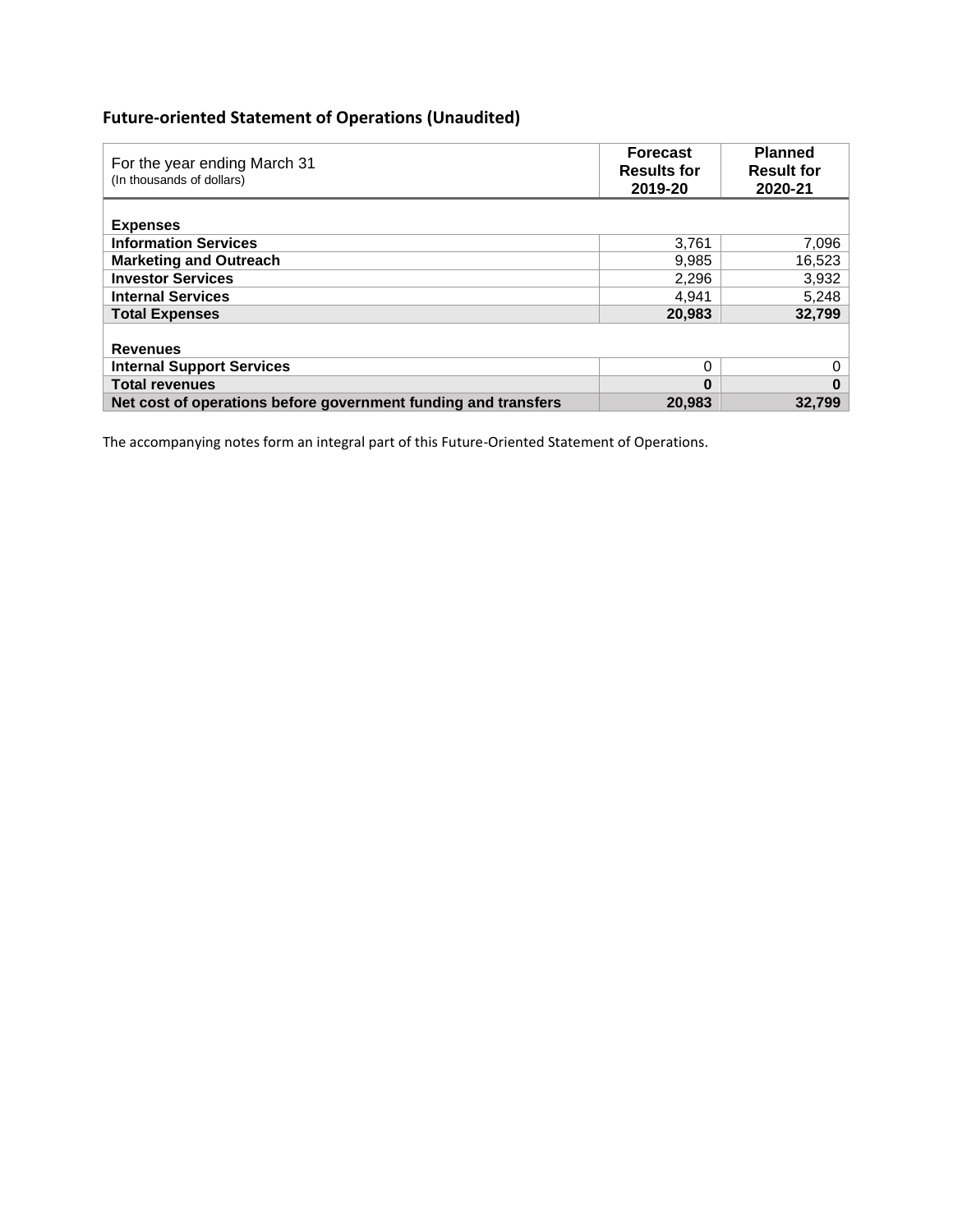## **Notes to the Future-Oriented Statement of Operations (Unaudited)**

## **1. Methodology and Significant Assumptions**

The future-oriented statement of operations has been prepared based on government priorities and the plans of Invest in Canada as described in the Departmental Plan.

The information in the forecast results for fiscal year 2019-20 is based on actual results as of February 6th, 2020 and on forecasts for the remainder of the fiscal year. Forecasts have been made for the planned results for the 2020-21 fiscal year.

The main assumptions underlying the forecasts are as follows:

- a) Invest in Canada's activities will remain substantially the same as the previous year.
- b) Expenses and revenues, including the determination of amounts internal and external to the government, are based on historical experience. The general historical pattern is expected to continue.

These assumptions are made as at February 6th, 2020.

#### **2. Variations and Changes to the Forecast Financial Information**

Although every attempt has been made to forecast resultsfor the remainder of 2019-20 and for 2020- 21, actual results achieved for both years are likely to differ from the forecast information presented, and this variation could be material.

In preparing this Future-Oriented Statement of Operations, Invest in Canada has made estimates and assumptions about the future. These estimates and assumptions may differ from the subsequent actual results. Estimates and assumptions are based on experience and other factors, including expectations of future events that are believed to be reasonable under the circumstances, and are continually evaluated.

Factors that could lead to material differences between the Future-Oriented Statement of Operations and the historical statement of operations include:

- the timing and the amount of acquisitions and disposals of property, plant and equipment, which may affect gains, losses and amortization expense;
- the amount of prepaid expenses for signature events is projected to be material in nature;
- other changes to the operating budget, such as new initiatives or technical adjustments later in the fiscal year.

After the Departmental Plan is tabled in Parliament, Invest in Canada will not be updating the forecasts for any changes in financial resources made in ensuing supplementary estimates. Variances will be explained in the Departmental Results Report.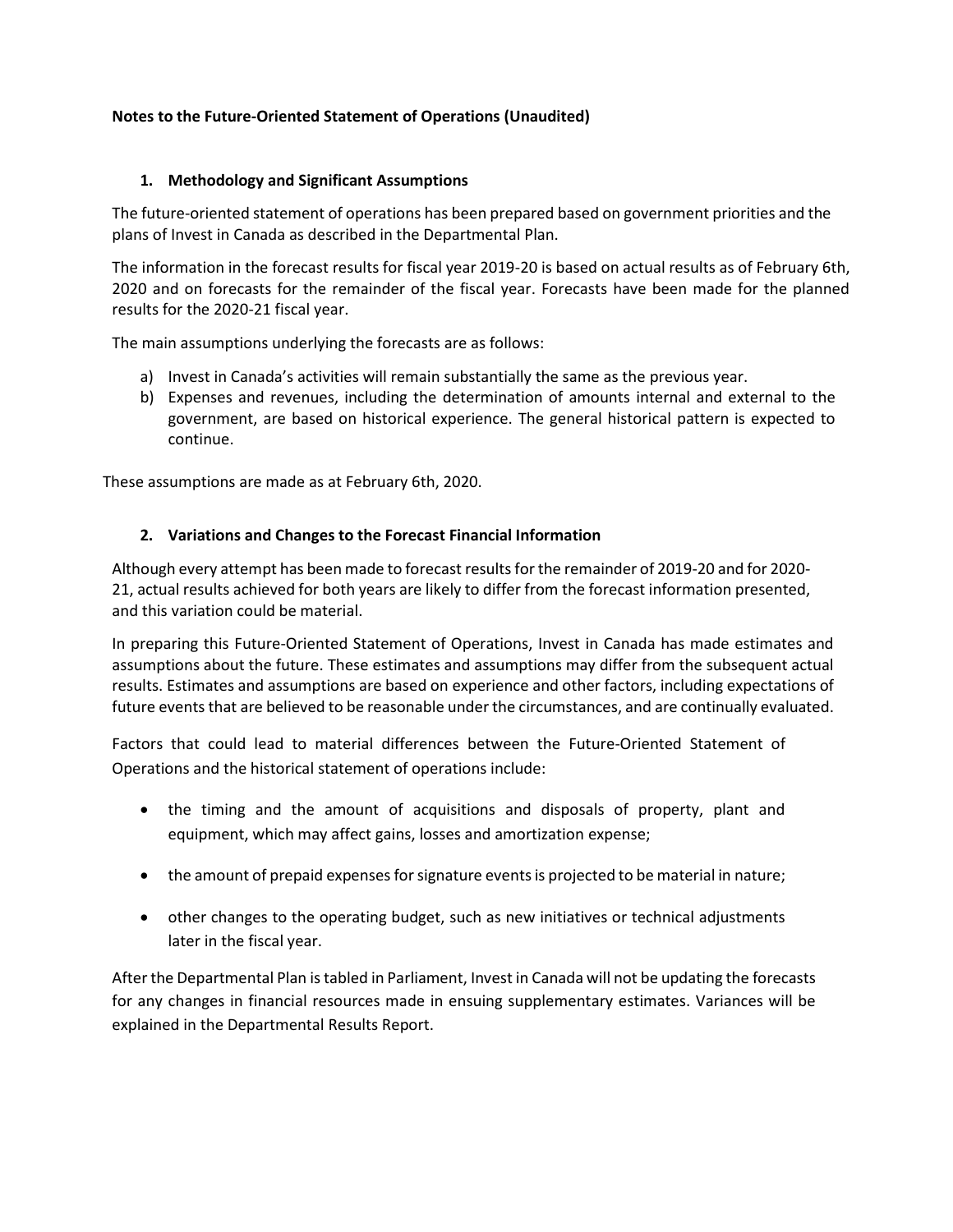## **3. Summary of significant accounting policies**

The Future-Oriented Statement of Operations has been prepared using the Government of Canada's accounting policies in effect for fiscal year 2019-20 and is based on Canadian public sector accounting standards. The presentation and results using the stated accounting policies do not result in any significant differences from Canadian public sector accounting standards.

Significant accounting policies are as follows:

#### **Expenses**

Invest in Canada records expenses on an accrual basis.

Invest in Canada expenses are recorded when goods are received or services are rendered and include expenses related to personnel, professional and special services, repair and maintenance, utilities, materials, and supplies, as well as amortization of tangible capital assets. Vacation pay and compensatory leave, as well as severance benefits, are accrued and expenses are recorded as the benefits are earned by employees based on draft terms of employment.

Expenses also include amortization of tangible capital assets, which are capitalized at their acquisition cost. Amortization of tangible capital assets is done on a straight-line basis over the estimated useful life of the asset.

## **4. Parliamentary authorities**

The department is financed by the Government of Canada through parliamentary authorities. Financial reporting of authorities provided to the department differs from financial reporting according to generally accepted accounting principles because authorities are based mainly on cash flow requirements. Items recognized in the Future-Oriented Statement of Operations in one year may be funded through parliamentary authorities in prior, current, or future years. Accordingly, the department has different net cost of operations for the year on a government funding basis than on an accrual accounting basis. The differences are reconciled in the following tables: